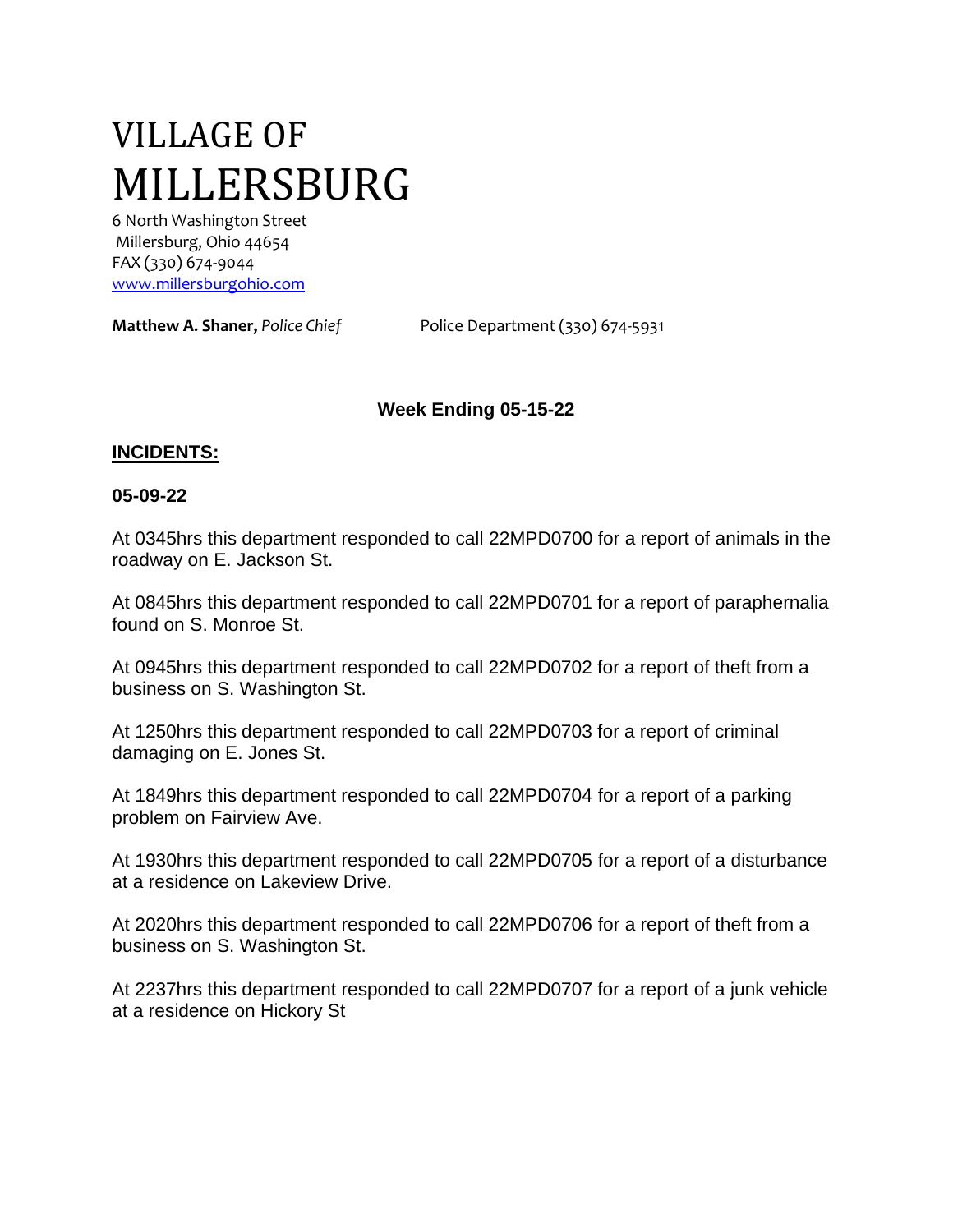#### **05-10-22**

At 0424hrs this department responded to call 22MPD0708 for a disturbance at a residence on Maxwell Ave.

At 1015hrs this department responded to call 22MPD0708 for a disturbance at a residence on Maxwell Ave.

At 1021hrs this department responded to call 22MPD0709 for a report of found property on Clinton St.

At 1411hrs this department responded to call 22MPD0710 for a report of lost property at a business on S. Monroe St.

At 1405hrs this department responded to call 22MPD0711 for a funeral escort through town to the south limit.

At 1718hrs this department responded to call 22MPD0713 for a report of a disturbance at a residence of S. Washington St.

At 1817hrs this department responded to call 22MPD0714 for a report of a disabled vehicle on S. Washington St.

At 2059hrs this department responded to call 22MPD0715 to assist another agency on Wooster Rd.

At 2242hrs this department responded to call 22MPD0716 for a report of a suspicious vehicle at a business on E Jackson St.

At 2318hrs this department responded to call 22MPD0717 for a report of a fire issue at a residence on S. Washington St.

At 2327hrs this department responded to call 22MPD0718 for a report of a disturbance at a residence on S. Washington St.

#### **05-11-22**

At 0816hrs this department responded to call 22MPD0719 for a report of lost property on Glen Drive.

At 1724hrs this department responded to call 22MPD0720 for a 911 hang up call on SR 39.

At 1734hrs this department responded to call 22MPD0721 for a report of a reckless driver on SR 83 heading towards the Village.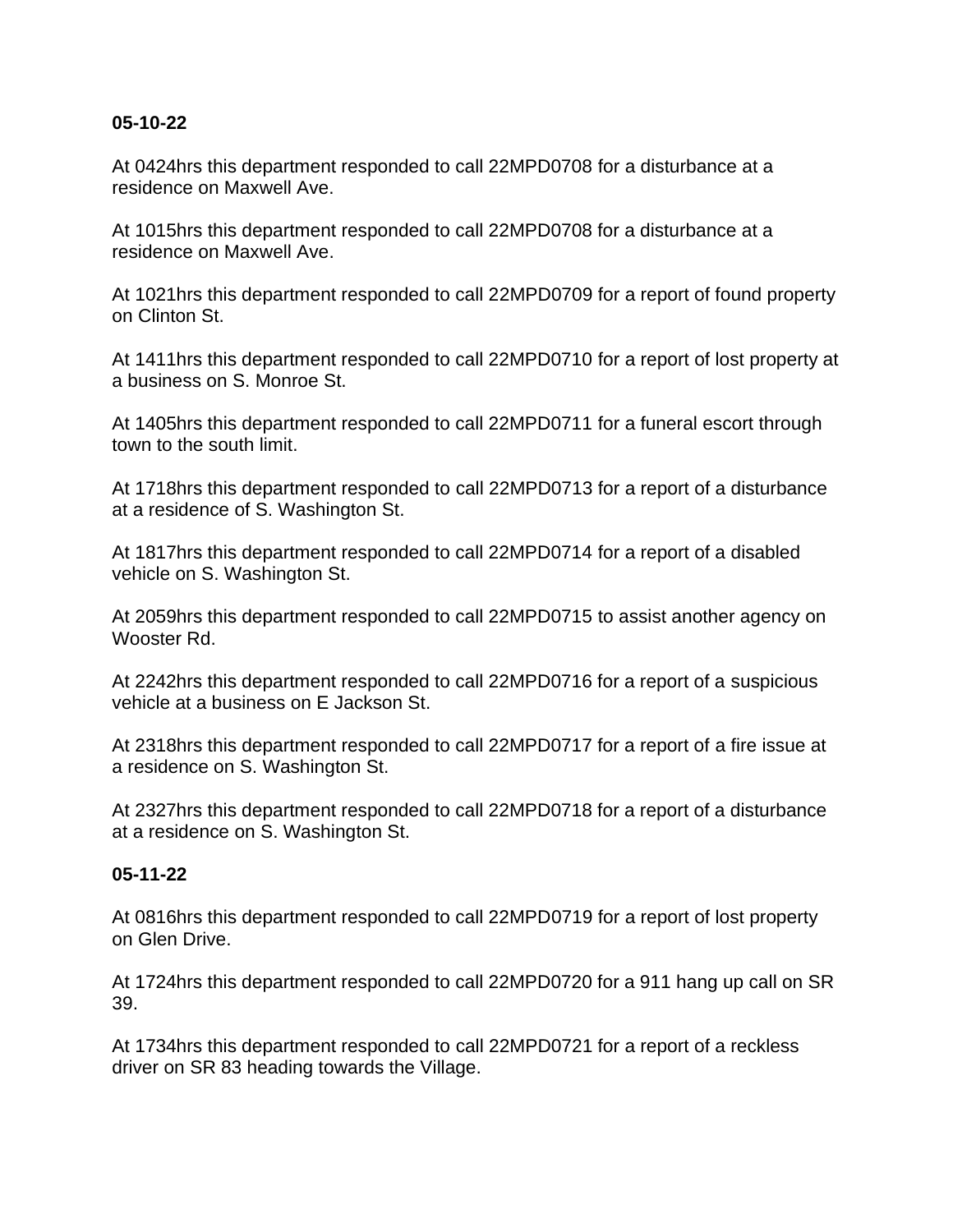At 2038hrs this department responded to call 22MPD0722 to assist a citizen unlock their vehicle on Glen Dr.

## **05-12-22**

At 1201hrs this department responded to call 22MPD0723 for property found on S. Washington St.

At 1230hrs this department responded to call 22MPD0724 to assist the Holmes County Sheriff's Office on E. Clinton St.

At 1740hrs this department responded to call 22MPD0731 for found property on N. Clay St.

At 1830hrs this department responded to call 22MPD0725 for a report of animal in need a business on S. Washington St.

At 1857hrs this department responded to call 22MPD0726 for a welfare check on Sill St.

At 1953hrs this department responded to call 22MPD0727 for a report of a parking problem on Glen Dr.

At 2005hrs this department responded to call 22MPD0728 for a report of a suspicious person on S. Washington St.

At 2145hrs this department responded to call 22MPD0730 for report of a at business on S. Washington St.

## **05-13-22**

At 0826hrs this department responded to call 22MPD0732 for a report of theft from a business on Glen Dr.

At 1130hrs this department responded to call 22MPD0733 for a report of a suspicious person on S. Washington St.

At 1418hrs this department responded to call 22MPD0734 for a reckless driver on S. Washington St.

At 1512hrs this department responded to call 22MPD0735 for an argument on S. Monroe St.

At 2037hrs this department responded to call 22MPD0736 for a report of petty theft at a business on St Rt 39.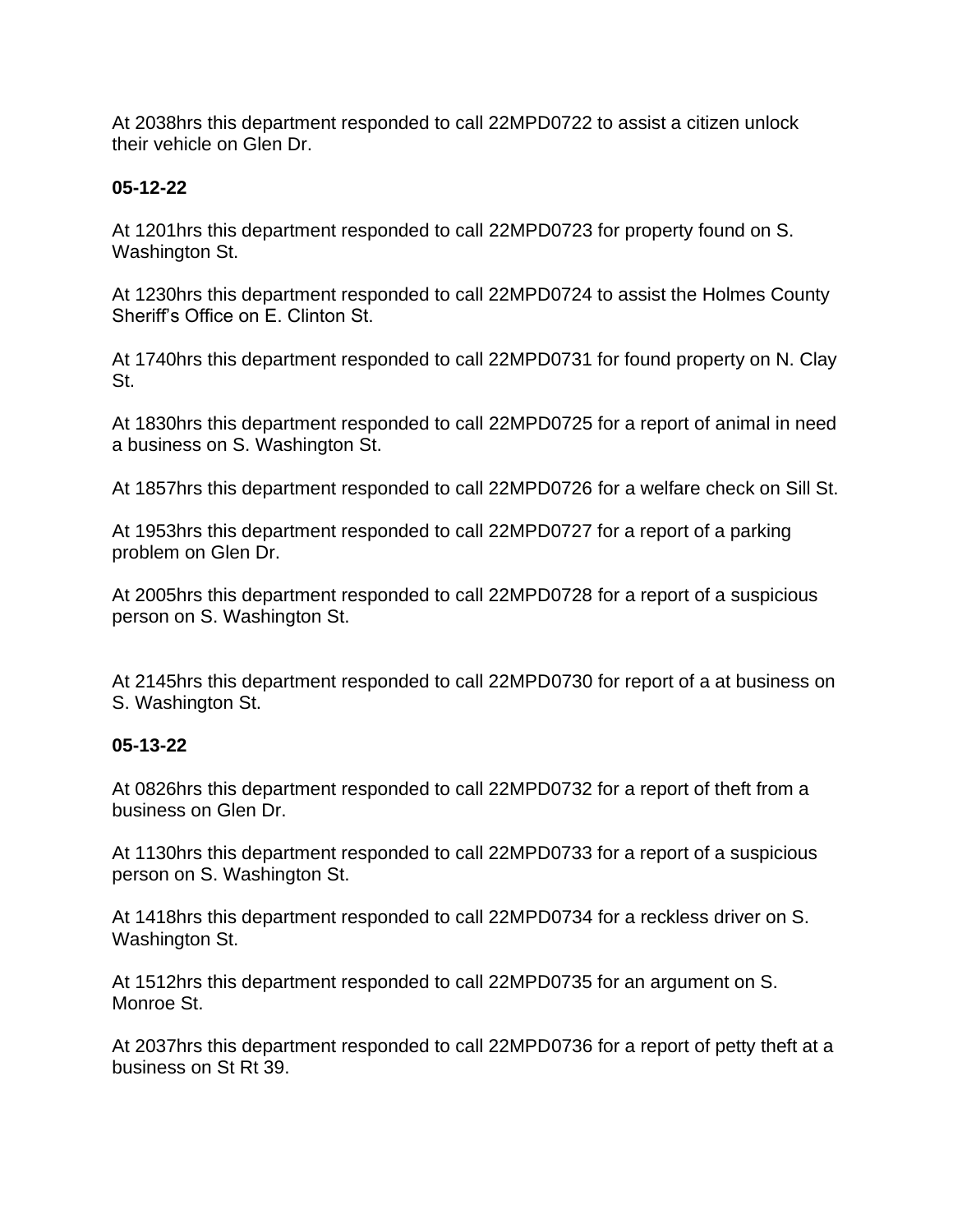At 2323hrs this department responded to call 22MPD0737 for a report of a vehicle driving reckless on E. Jackson St.

#### **05-14-22**

At 0728hrs this department responded to call 22MPD0738 for a report of burglary to a residence on S. Washington St.

At 1308hrs this department responded to call 22MPD0739 for a parking problem on S. Clay St.

At 1411hrs this department responded to call 22MPD0740 for an obstructed roadway on Wooster Rd.

At 1603hrs this department responded to call 22MPD0741 for a report of a animal in the roadway on Wooster Rd.

At 1919hrs this department responded to call 22MPD0742 for a report of lost property on the Holmes County Trail.

### **05-15-22**

At 0033hrs this department responded to call 22MPD0745 to assist a citizen at a business on S. Washington St.

At 1146hrs this department responded to call 22MPD0746 to check the welfare of a citizen on S. Crawford St.

At 1230hrs this department responded to call 22MPD0747 to check the welfare of a citizen on Massillon Rd.

At 1601hrs this department responded to call 22MPD0748 to assist another agency on E. Liberty St.

At 2200hrs this department responded to call 22MPD0750 for a recovery of a stolen vehicle on S. Washington St.